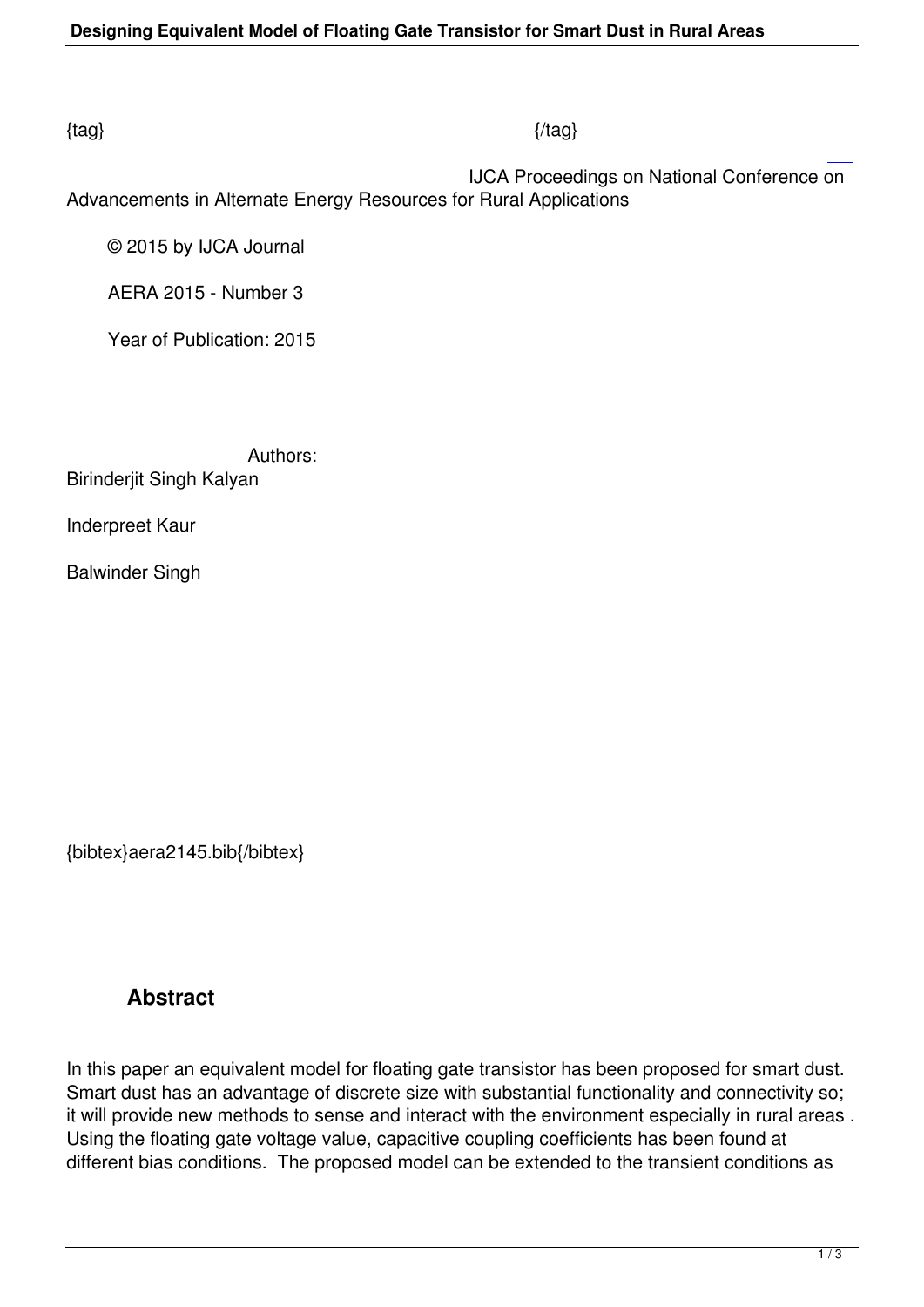well. The SPICE equivalent model is designed and current voltage characteristics and Transfer characteristics are comparatively analyzed.

## **Refer**

#### **ences**

Kahng D. and Sze S. M., & quot; A floating gate and its application to memory devices, & quot; Bell System Technical Journal, p. 1288, 1967.

Frohman Bentchkowsky D., & quot; A fully decoded 2048-bit electrically programmable MOS-ROM, & quot; IEEE International Solid-State Circuits Conference Technical Digest, p. 80, 1971. Harari et al FLOTOX

V. S. Hsu, J. M. Kahn, K. S. J. Pister, " Wireless CommunicationforSmartDust", http://robotics. eecs. berkeley. edu/~pister/SmartDust/. 1998.

- K. S. J. Pister, J. M. Kahn, B. E. Boser, & quot; Wireless Networks of Millimeter-ScaleSensor Nodes", http://robotics. eecs. berkeley. edu/~pister/SmartDust/. 1998

- Yunbin Song, & quot; Optical Communication Systems for Smart Dust & quot; 2002

 - V. N. Kynett, A. Baker, M. Fandrich, G. Hoekstra, O. Jungroth, J. Kreifels, and S. Wells, " An in-system reprogrammable 256 K CMOS Flash memory, " in Proc. ISSCC Conference, San Fransisco, CA, p. 132, 1988.

P. Pavan, R. Bez, P. Olivo, E. Zanoni, " Flash Memory Cells- An Overview, " Proceedings of the IEEE, Vol. 85, N. 8, pp. 1248-1271, August 1997.

R. Bez, E. Camerlenghi, A. Modelli, and A. Visconti, & quot; Introduction to Flash Memory, & quot; Proceedings of the IEEE, Vol. 91, No. 4, pp. 489-502, 2003.

K. Prall, W. I. Kinney, and J. Marco, " Characterization and suppression of drain coupling in submicrometer EPROM cells, & quot; IEEE Transactions on Electron Devices, vol. ED-34, pp. 2463, 1987.

W. L. Choi and D. M. Kim, " A new technique for measuring coupling coefficients and 3-D capacitance characterization of floating gate devices, & quot; IEEE Transactions on Electron Devices, vol. 41, no. 12, pp. 2337-2342, 1994.

R. Bez, E. Camerlenghi, D. Cantarelli, L. Ravazzi, and G. Crisenza, & quot: A novel method for the experimental determination of the coupling ratios in submicron EPROM and Flash EEPROM cells, & quot; IEDM Technology Digest, pp. 99-102, 1990.

K. T. San, C. Kaya, D. K. Y. Liu, T. P. Ma, P. Shah, "A New Technique for Determining the Capacitive Coupling Coefficients in Flash EPROM's," IEEE Electron Device Letters, Vol. 13, No. 6, pp. 328-331, 1992.

B. Moison, C. Papadas, G. Ghibaudo, P. Mortini, G. Pananakakis, " New method for the extraction of the coupling ratios in FLOTOX EPROM cells, & quot; IEEE Transactions on Electron Devices, vol. 40, no. 10, pp. 1870-1872, 1993.

L. Larcher, P. Pavan, S. Pietri, L. Albani, A. Marmiroli, " A New Compact DC Model of Floating Gate Memory Cells Without Capacitive Coupling Coefficients, & quot; IEEE Transactions on Electron Devices, Vol. 49, No. 2, 2002. & apos:

## **Index Terms**